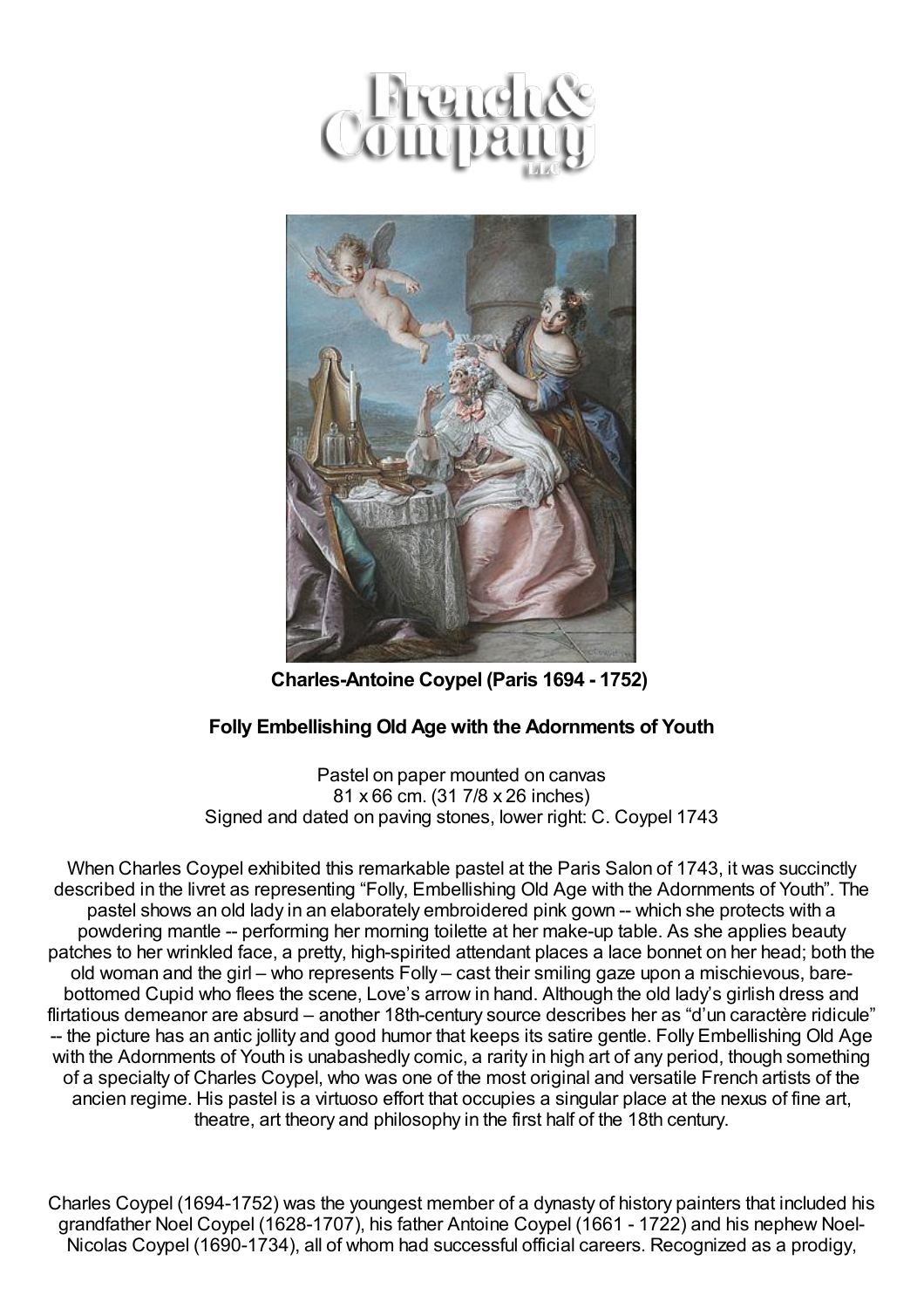Charles was accepted into the Royal Academy aged 21 with the submission of the vast history painting, Jason and Medea (1715, Berlin, Schloss Charlottenberg). Curious, highly intelligent and independently wealthy, Coypel was able to follow his interests where they led, and he pursued careers as a playwright and literary theorist as well as a painter, though his plays were criticized and he abandoned writing for the theatre in 1732. Nevertheless, his theatrical experience had a pronounced effect on his painting, in which he made ever greater efforts to capture the wide range of emotions, gestures and expressions typical of the stage. This too opened him to attack – the connoisseur Pierre-Jean Mariette wrote that Coypel "was incapable of introducing either the unaffected or the natural into his art" – but in many ways Coypel's theatricality developed out of a respect for costume, readable narrative and emphatic gesture which were the staples of academic painting, handed down from Poussin to Le Brun. As his father had advised him, "If erudition is not seasoned with a certain ability to please, then it becomes dreary and dull".

Throughout his career, and sometimes over long periods of time, Coypel would explore particular themes, interests and styles of artistic expression in each of the various media in which he worked, reconsidering his intellectual preoccupations in paint, pastel, stage plays and written discourse. Although he created the pastel of Folly Embellishing Old Age with the Adornments of Youth in 1743, he had taken up its central theme thirteen years earlier in both a philosophical treatise and a comic play.

Coypel's play, a satire on the themes of vanity and the follies of fashion entitled Le Triomphe de la Raison ("The Triumph of Reason"), had an illustrious debut performance on 17 July 1730 at a fête given by Mlle. de Clermont at Versailles in honor of Queen Marie Leczinska. Coypel served as Premier Peintre to the Queen, and she was in attendance at the performance, which was dedicated to her. Coypel described his play as "une Comédie d'un genre si bisare" and it combines sharp wit, contemporary social satire and classical allegory in a frothy and fast-moving (if less than entirely coherent) three-act entertainment of a sort that delighted sophisticated court audiences of the day.

The plot of Le Triomphe de la Raison is as convoluted as the libretto of a Baroque opera, but in summary, it deals with the struggle of Disappointment and Sorrow against Pleasure and Reason. Disappointment and Sorrow appeal to Old Age to disguise herself as Reason with the purpose of thwarting their enemies. Old Age regrets being asked to drive away Love and Pleasure and she enlists Folly -- who appears on the scene wearing the mask of Fashion -- to assist her. Folly dresses and makes up Old Age, who succeeds in deceiving Pleasure in an amusing burlesque. Unfortunately, Pleasure is disappointed to see Old Age and fades immediately. Old Age is angered and locks up Youth and Carelessness. They escape and run away leaving Old Age to admit the error of her ways and return to Reason. Remorse makes sure that Youth also returns to Reason, and Reason provides Youth with Moderation as his guide. Youth and Pleasure band together and agree to control Reason. Disappointment and Sorrow are defeated and banished; Youth and Pleasure are brought to heel; Reason triumphs.

The episode that Coypel would depict in the present pastel thirteen years after the play's royal premiere comes from Act II, Scene I. As the stage directions indicate, the curtain opens to reveal Old Age's bedroom, which is decorated with a mirrored toilette piled high with every accessory needed to increase a woman's charms. Old Age hobbles onto the stage in a pink court gown, fashionable highheeled shoes that are too tight for her feet, and painful new dentures; she is followed by Folly, who serves as her maid. After being seated at her make-up table, Folly tightens the old woman's corset until she can barely breathe, and begins applying make up to her face and piling new curls on her wig: "Here is dark hair, blonde hair, foundation. With fresh looks and new curves, aren't you certain to please?" she asks the ancient crone. "Those blonde braids are going to break so many hearts…". Folly applies a variety of beauty spots to Old Age's face, then gets her to rise to her feet and model her new look.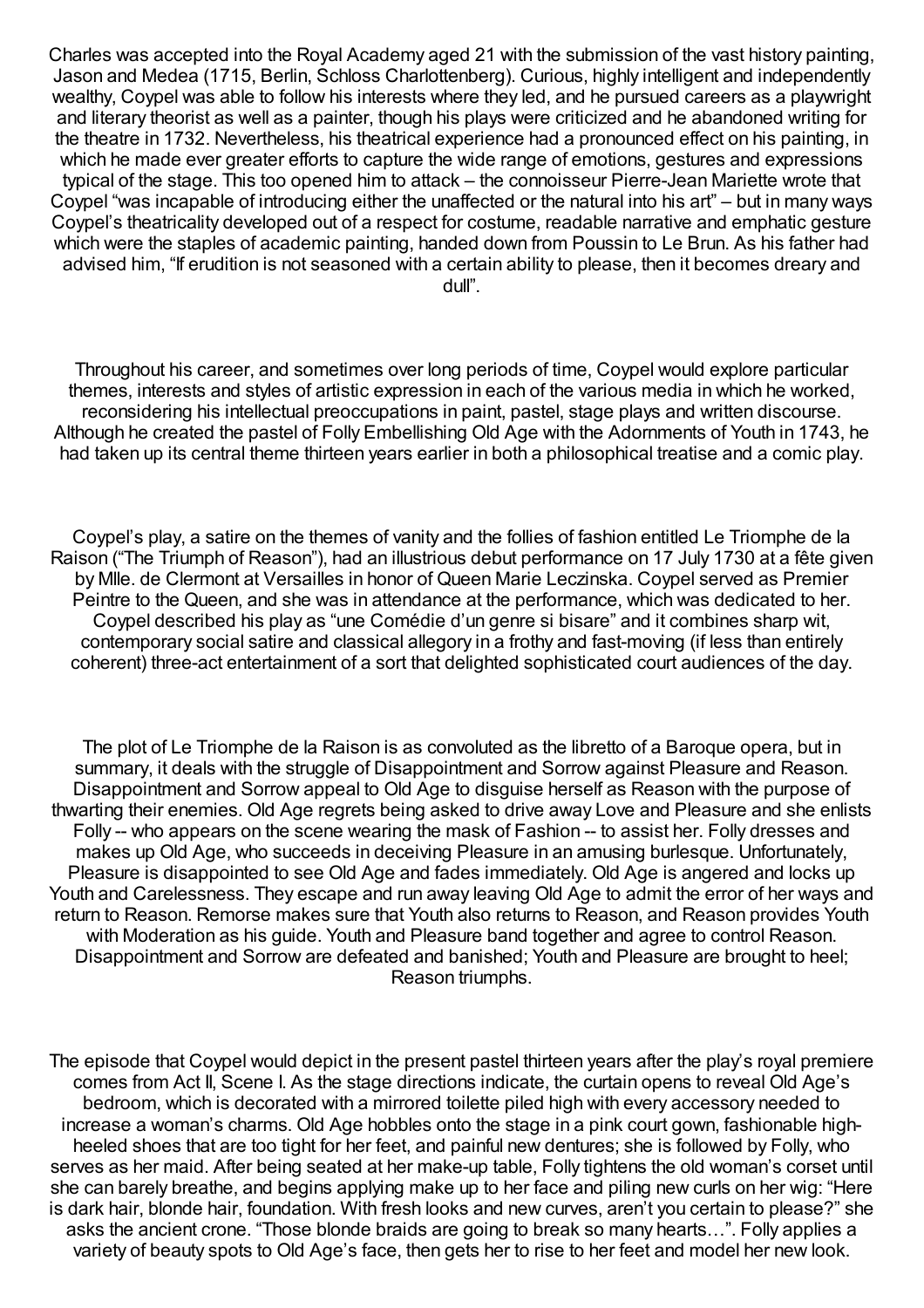"Show me a pretty face," Folly instructs. "Give me a tender look. Really nice! Try a nonchalant glance. Good! Now attempt flirtatious attitudes. Walk slowly! Hurry up! Give me more vivacity, more vivacity, the head in the air, elbows ahead, please more vivacity, trot, trot, trot, trot, Madam, please hurry!" "It's easy for you" responds Old Age mournfully. "My whole body is crippled from head to toe." Coypel burlesques the social impulse that led Montesquieu to write in 1721 that "the role of a pretty woman is much more serious than one might suppose. Nothing is more important than what happens each morning at her toilette, surrounded by her servants; a general of an army pays no less attention to the placement of his right flank or his reserve than she does to the location of a beauty patch, which can fail, but from which she hopes or predicts success".

Less than two weeks after Le Triomphe de la Raison was presented at court, it was announced that Coypel would address the assembled members of the Académie Royale de Peinture with a lecture entitled Discours sur la necessité de recevoir des avis ("On the Necessity of Receiving Advice"), which he delivered on 4 November 1730. As the son and grandson of distinguished painters himself, Coypel set out to examine the important role that the advice of other artists could have on a painter's development, but he made a fascinating analogy between painting and the application of make up, between the creative blindness that artists can suffer in regard to the inadequacies of their own work and personal vanity of aging women. "If we spend time only with our own creations, we rarely persist in recognizing the faults in them", he observed. "Just see the many women in the late autumn of life who are pleased with their faces after a long make-up session! The entrenched habit that they have of admiring but one object – which they think they can embellish, often with ridiculous additions – easily blinds them into thinking that these embellishments can even be used as a remedy against the assaults of time." Coypel could expect that some of his audience would recognize this indirect reference to the subject of his recent play, but more interesting still is the way in which the remark reveals Coypel's association between the vain, self-delusion of Old Age in his play and the ways in which painters can fool themselves in the practice of their craft.

The themes of vanity and the follies of fashion figure in many of Coypel's other paintings as well, with adults behaving too young for their age, as in the present work, or with children play-acting like adults, notably in the painting Children's Games (private collection), in which Coypel again satirizes the ritual of the lady's morning toilette by enacting the scene with a band of infants wearing their parents' clothing. In Coypel's celebrated portrait of Pierre Jelyotte (c. 1745; Musée du Louvre, Paris) , he depicts the famous opera singer dressed en travestie for the comic role of Platée; in Rameau's famous opera, the title character is a ridiculous, vain water nymph who believes herself to be a great beauty with great powers of seduction over men. In the portrait of Jelyotte, Coypel presents the homely, middle-aged actor covered with beauty marks and preening like a young beauty in a Nattier portrait, oblivious to his actual appearance. Like Old Age in Folly Embellishing Old Age with the Adornments of Youth, Platée deceives herself with a fantasy of her own youth and comeliness and, as in the opera itself, Coypel maximizes his painting's comic potential by casting a man in the female role. In a lost painting by Coypel called Youth Dressed as Old Age ( "La Jeunesse sous les habillements de la Decrépitude"), the artist depicts his pretty sister-in-law dressed as an old woman hunched over in a wicker chair with eyeglasses in one hand and a walking stick in the other. Thierry Lefrançois believes that this lost work may have served as a sort of companion piece to the present pastel, and that it was engraved as such in 1751 (shortly after it was painted) by the woman printmaker Renée-Elizabeth Lépicié (1714-1773). It seems unlikely that Coypel would have made an oil painting in 1750-1751 to provide an actual pendant for a pastel of seven years earlier, so presumably the pairing of subjects was intended for the engraved versions only.

It is not known whether La Triomphe de la Raison was ever performed again. Like most of the forty or so plays that Coypel is known to have written, it was staged with his friends appearing as an informal acting troupe in privately organized performances that he sometimes paid to produce. Most of his plays were never published and survive only in rare manuscript copies. A fair copy of his collected plays,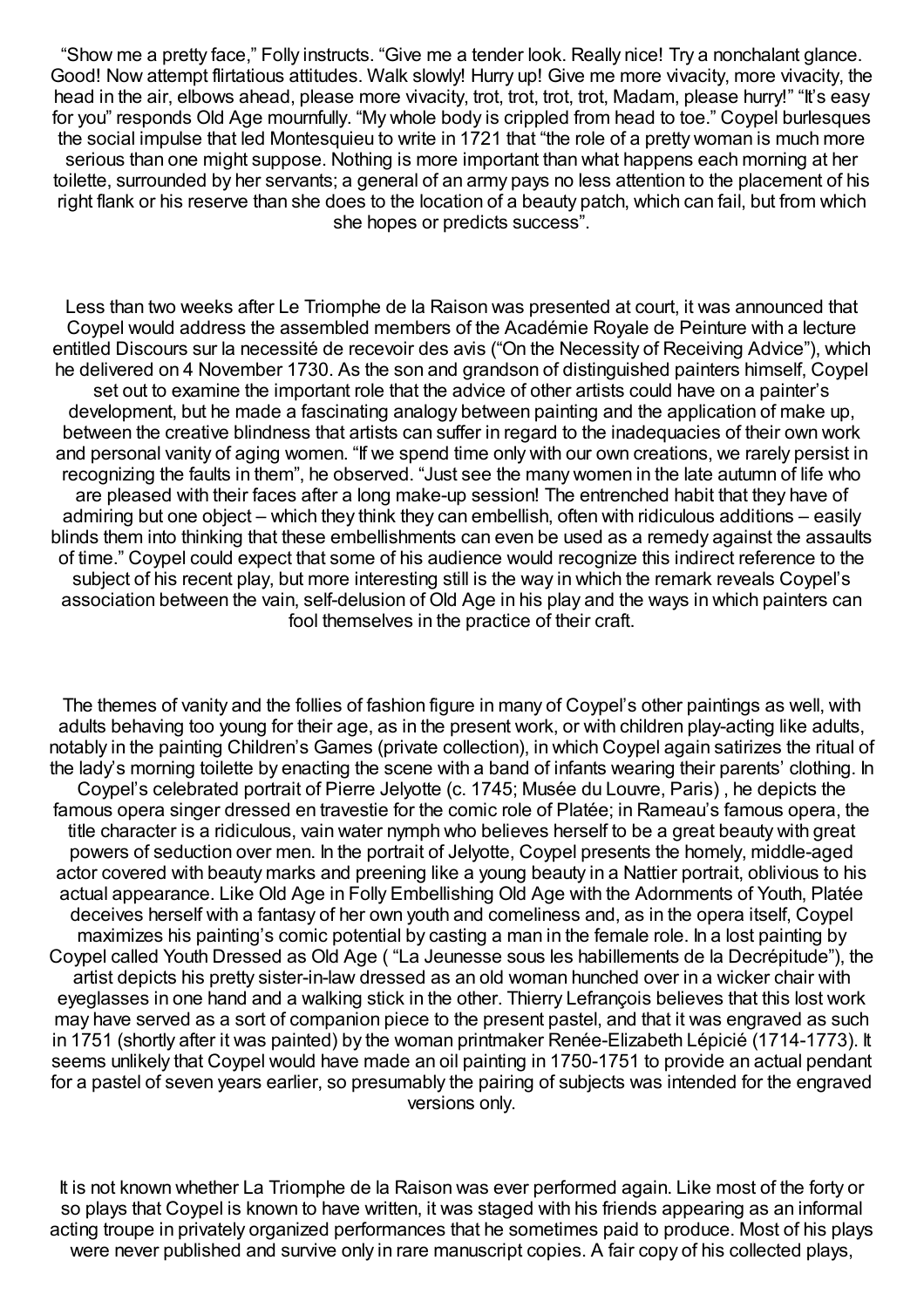including Le Triomphe de la Raison, was only recently discovered by the American scholar Esther Bell in the Bibliothèque municipale de Valenciennes. In addition to the text of Coypel's short play, the Valenciennes manuscript includes – remarkably -- the original cast list of Le Triomphe de la Raison, previously unknown and unpublished, which reveals that Coypel cast his royal performance with several friends who were members of the Quinault family, the most illustrious and socially prominent dynasty in the contemporary French theatre. Marie-Jeanne Quinault (1697-1793), who played Folly, was a legendary beauty and a celebrated star of the Opéra and Théâtre-Français who had officially retired in 1722 (at the age of 25). Famous for her powerful lovers, who included the financier Samuel Bernard, the duc de Nevers, and the duc de Chartres, and for her wit, she was admired as much for her influential friends as for her exceptional gifts as a comic actress. Her elder brother Jean-Baptiste-Maurice Quinault (1687-1745) appeared in the play in the female role of Old Age (shades of Jelyotte as Platée); although he had established himself early on as the star of tragedies by Racine and Voltaire, Quinault brought a distinctive finesse and wit to satires and farces and was regarded at the time of his retirement from the stage in 1733 as the preeminent comic actor of the age. The family affair that was Le Triomphe de la Raison continued with the Quinaults' cousin, the tragedienne Mlle. Balicourt (1701-1743), appearing as Reason, and Mlle. Dufresne (1705?-1767), the Quinaults' sister-in-law, portraying Pleasure. The handsome young leading man Charles-Francois-Nicolas-Racot de Grandval (1710- 1784) – no relation of the Quinault family! – played Youth; he would be immortalized in the early 1740s in a rare portrait by Nicolas Lancret (Indianapolis Museum of Art).

It is unknown why Coypel waited thirteen years after the debut of his play and the presentation of his discourse to the Académie to produce the present pastel. It is possible that an unrecorded revival of the play prompted his renewed interest in the subject, or that he made his pastel as a record of the performance for an unidentified friend. He might also have made the pastel with the idea of providing the model for an engraving. Indeed, the printmaker Louis Surugue le père (1686-1762) made a popular engraving of it in 1745, which he exhibited twice, at the Salons of 1745 and1750. Coypel had for many years shared with printmakers in the profits from engravings of his works, and had amassed a large fortune from the success of the prints made after his suite of paintings and tapestries illustrating the story of Don Quixote. Throughout his career he was eager to provide compositions for the booming print market. In addition to producing revenue, the prints disseminated Coypel's ideas and influenced generations of later artists: indeed, Francisco Goya's celebrated etching Hasta la muerte ("Till death") from his series Los Caprichos (1797-1798) is a biting satire showing a wizened crone making-up at her dressing table and was obviously inspired by Surgugue's engraving after the present work.

The first recorded owner of Folly Embellishing Old Age with the Adornments of Youth was Ange-Laurent de La Live de Jully (1725-1779), who is today remembered for forming the first serious art collection dedicated to the encyclopedic display of French painting. Although it is possible that La Live was the first owner of the pastel – he began collecting art after he came into his inheritance in July 1751 – it is not mentioned in the scientific catalogue of his collection written by Mariette and published in 1764. Coypel's pastel is first recorded as belonging to La Live de Jully only in March 1770, when his collection came up for auction in Paris. In the catalogue of the sale, produced by the expert, Pierre Remy, the pastel is lot 134, and is precisely described in the section devoted to his collection of pastels.

The fact that La Live had a collection of pastels – including works by Rosalba Carriera (who was considered a French artist by La Live), Vivien, François Lemoyne and Jean-Baptiste Greuze – was in keeping with his goal of representing the French School in all its manifestations, or, as BaronGrimm noted in his correspondence, his "task of assembling a cabinet of French paintings [which] he did with zeal and patriotism". Coypel was one of the few major French artists to work extensively in pastel between the death of Vivien (in 1734) and the arrival of Quentin de La Tour on the Paris art scene in the mid-1740s, and he became a master of the difficult medium, frequently producing compositions in both oil and pastel versions. He had a particular gift for pastel portraiture, and his Self Portrait of 1734 (J.Paul Getty Museum, Los Angeles) , portrait of the Marquise de Lamure (Worchester Art Museum) ,